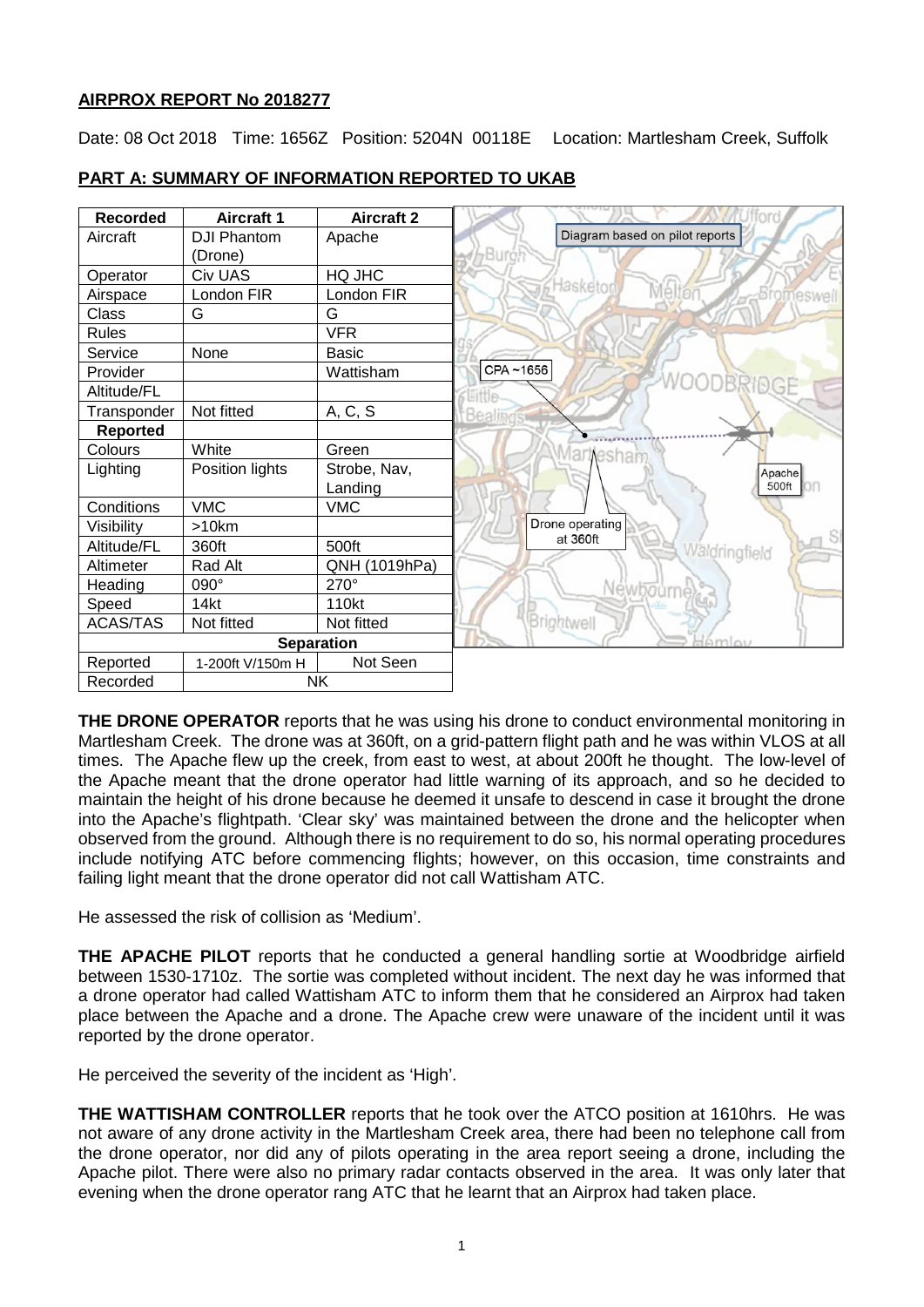# **Factual Background**

The weather at Wattisham was recorded as follows:

METAR EGUW 081650Z 25007KT 9999 BKN031 14/10 Q1019 BLU NOSIG=

#### **Analysis and Investigation**

#### **UKAB Secretariat**

The drone operator and Apache pilot shared an equal responsibility for collision avoidance and not to operate in such proximity to other aircraft as to create a collision hazard<sup>[1](#page-1-0)</sup>.

#### **Comments**

## **JHC**

The Apache crew were returning from a GH sortie at Woodbridge Airfield at 500' and returning to Homeplate. The sortie was planned and executed in accordance with current SOPs. They did not hear about the incident until the next morning. In accordance with the RA [military regulations] they submitted their own Airprox report. It is not known if the drone operator was aware of the potential of aircraft activity at Woodbridge airfield. In this instance some sort of notification to the airfield may have been useful for the Apache crews awareness.

## **Summary**

An Airprox was reported when a drone and an Apache flew into proximity near Woodbridge at 1656hrs on Monday 8<sup>th</sup> October 2018. The drone operator reported that he was flying the drone at about 360ft. The Apache pilot was VFR in VMC, in receipt of a Basic Service from Wattisham, and reported flying at about 500ft.

# **PART B: SUMMARY OF THE BOARD'S DISCUSSIONS**

Information available consisted of reports from the drone operator and the Apache pilot.

The Board first looked at the actions of the drone operator. At 360ft, he was flying his drone within the CAA guidelines and legal requirements when he saw the Apache routing overhead. Members noted that the drone operator had perceived that the Apache was below the drone, but the Apache pilot reported flying at 500ft. Without any independent radar or track information, the Board could come to no conclusions as to the relative heights of the aircraft but some members wondered whether this was a situation where the perspective from the ground may have made it appear to the drone operator that the Apache was below his drone when it might have simply been further away and therefore appear to be lower. Nevertheless, the Board noted that the drone operator saw the Apache in good time and was able to take a timely decision to keep his drone in position.

Noting the operator's comments about informing Wattisham, the Board noted that Martlesham creek was some way from Wattisham and might not necessarily be thought of as a factor. Members agreed that the drone operator's comments demonstrated a good understanding of the Apache operations, and good awareness of the potential for conflict. Although unfortunate that on that day he hadn't had time to make a call to Wattisham, they commended his overall awareness and pro-active approach to sharing the airspace. In this respect, members recalled that a recommendation had been made in a previous Airprox (2018160) that the military should pursue the use of a system for notification of commercial drone operations to military pilots operating in the UK Low-Flying System. Ideally, such a system would link to drone apps such as DroneAssist and transfer information to the military's CADS deconfliction tool. Although the military acknowledged the value such a system, they had responded

 $\overline{\phantom{a}}$ 

<span id="page-1-0"></span><sup>1</sup> SERA.3205 Proximity.